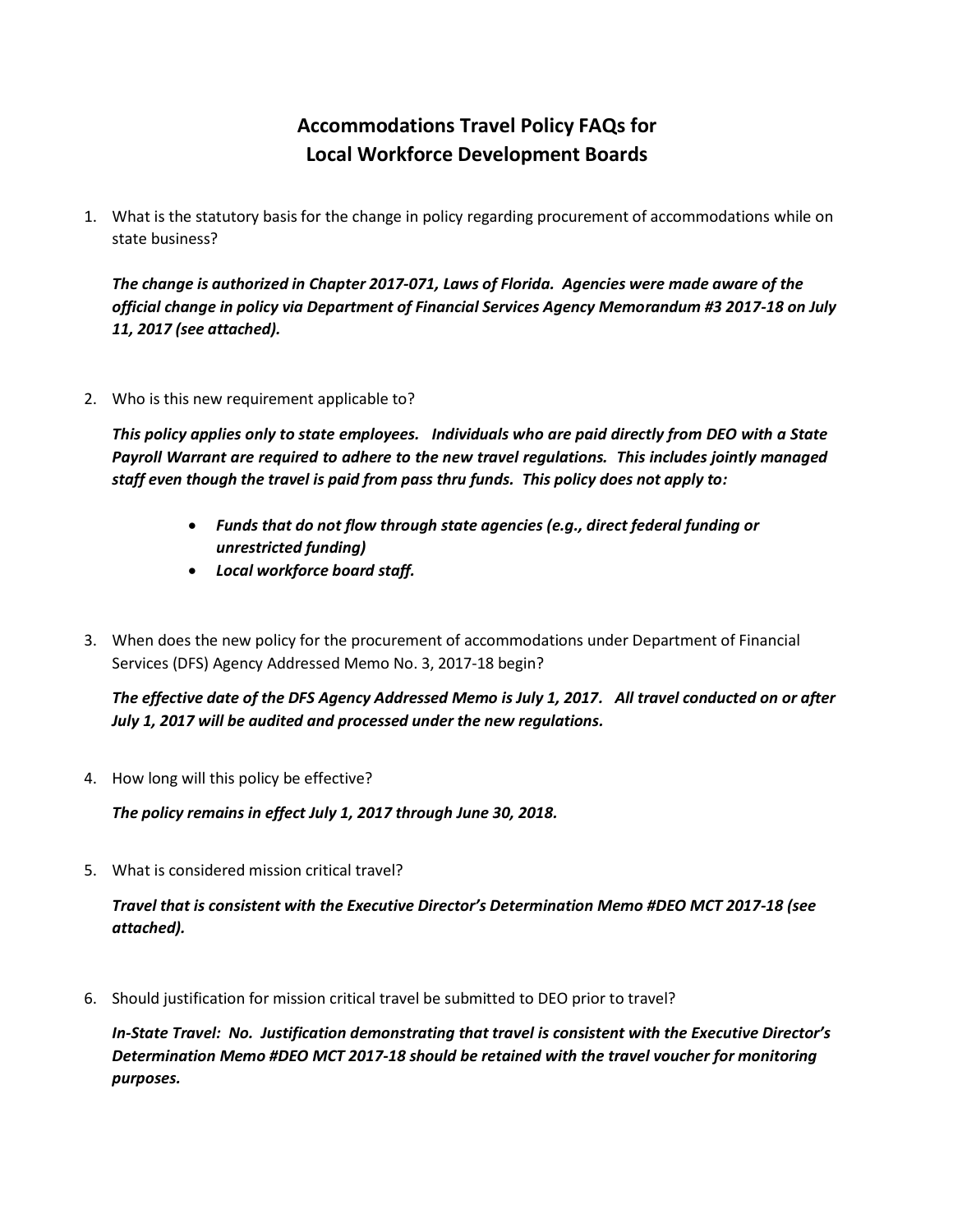*Out-of-State Travel: Yes. Justification demonstrating that travel is consistent with the Executive Director's Determination Memo #DEO MCT 2017-18 should be submitted to Alisa Roberson.*

7. What is the monetary limit on what can be spent on a hotel room under the new law that applies to conferences, conventions, or meeting travel sponsored or organized by a state agency?

# *The monetary limit is \$150/night base excluding any taxes or additional mandatory fees that are charges by the hotel.*

8. Does the \$150/night restriction include amounts paid for taxes, assessments or other fees?

*No the room rate restrictions only apply to the base nightly rate for the room and do not include additional taxes or miscellaneous daily fees charged by the provider of the lodging.*

9. What if two people share a room that is over \$150 per night?

*If the room is shared by two people and the rate is more than \$150 per night, then the cost is split between the two people and is allowable as long as the cost per person is \$150 or less.*

10. What will happen if the actual cost of the accommodation exceeds the \$150/night estimate given on the Travel Authorization?

*The traveler will be personally responsible for the repayment of any expenditures that exceed the approved \$150/night estimate of expenses. The traveler will be liable for any amount over the nightly threshold in addition to any additional taxes incurred due to the overage amount. This unauthorized amount will either be reduced from the travelers travel reimbursement or be requested in the form of a check if no reimbursement is due the traveler.*

11. Are there exceptions to this rule?

*The lodging restrictions do not apply to travel activities for conducting business external to the agency including but not limited to audit, investigation, litigation or examination. However, where daily room rate for these activities exceed \$150 travelers are reminded that the most economical use is required in all situations.*

*This new limits do not apply to travel activities undertaken for law enforcement purposes, military purposes, emergency response activities or public health activities.*

12. Do I need to complete a travel authorization prior to any type of travel?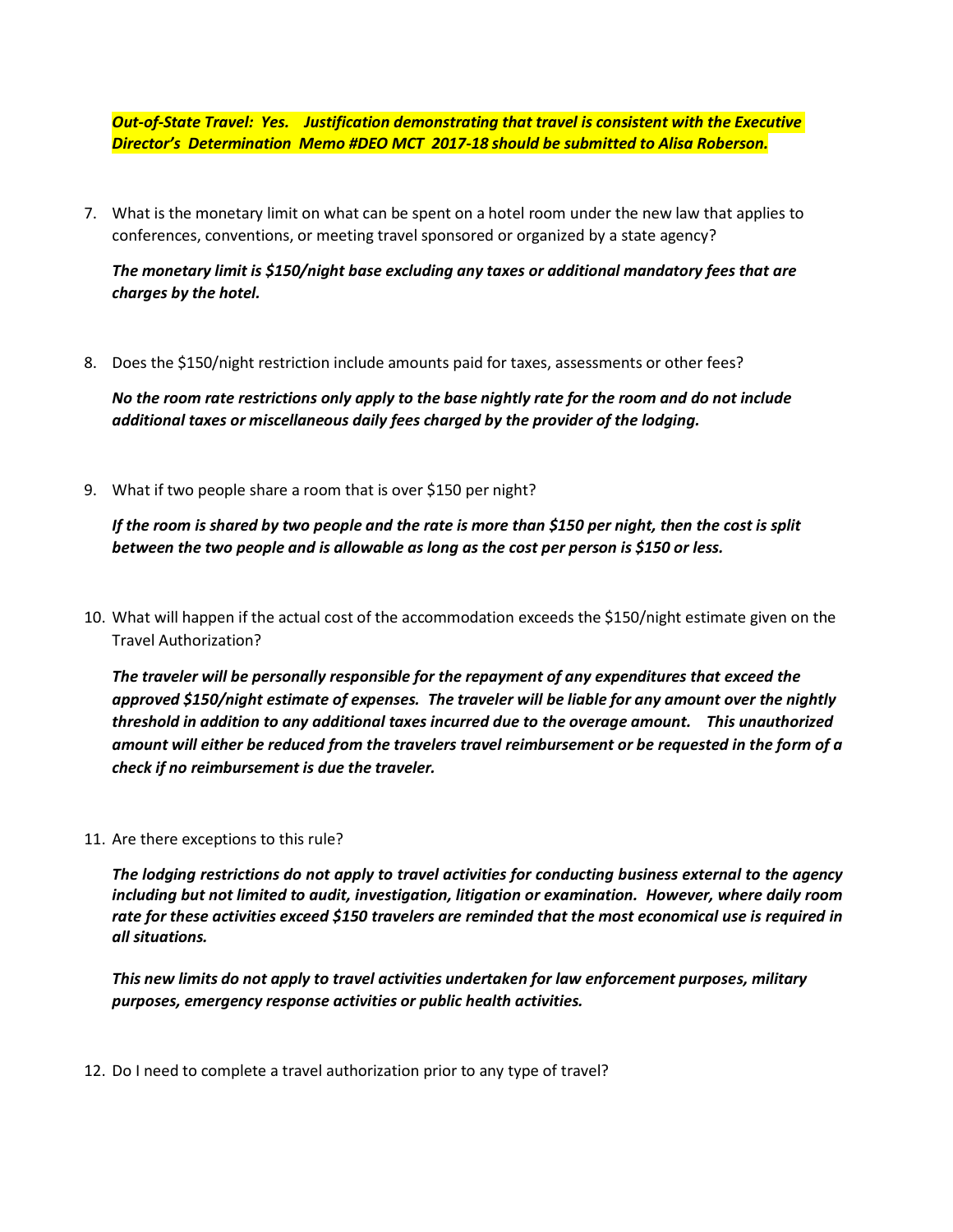*Yes, the completion of the Travel Authorization Request (TAR) prior to the beginning of travel becomes even more critical with the adoption of these new limitations. The TAR will be maintained at the LWDB level as part of the required documentation.*

13. How should travel be handled for jointly managed staff?

*Travel should be documented to demonstrate that it was reasonable and necessary to fulfill job responsibilities.*

14. My program is federally funded, will I still be required to adhere to the new limits set by the State Chief Financial Officer?

*Yes, The State Chief Financial Officer (CFO) has the authority to regulate all funds disbursed from State Accounts. All Federal dollars are deposited into a State Account regardless of their source and ultimately disbursed from State accounts. These funds are therefore the responsibility of the State CFO and subject to the requirements of state law.*

15. Are LWDBs required to use DEO's travel form for jointly managed staff?

*No. LWDBs do not need to use DEO's travel form but must retain adequate documentation with the travel voucher file.*

16. Will the Grantee/Subgrantee agreement be updated to reflect the new travel restrictions?

*Not at this time.*

17. Who can I call if I have questions regarding the new policy or if it applies to my particular situation?

**Tisha Womack, Chief, Bureau of Financial Management 850-245-7126** [Caroline.Womack@deo.myflorida.com](mailto:Caroline.Womack@deo.myflorida.com)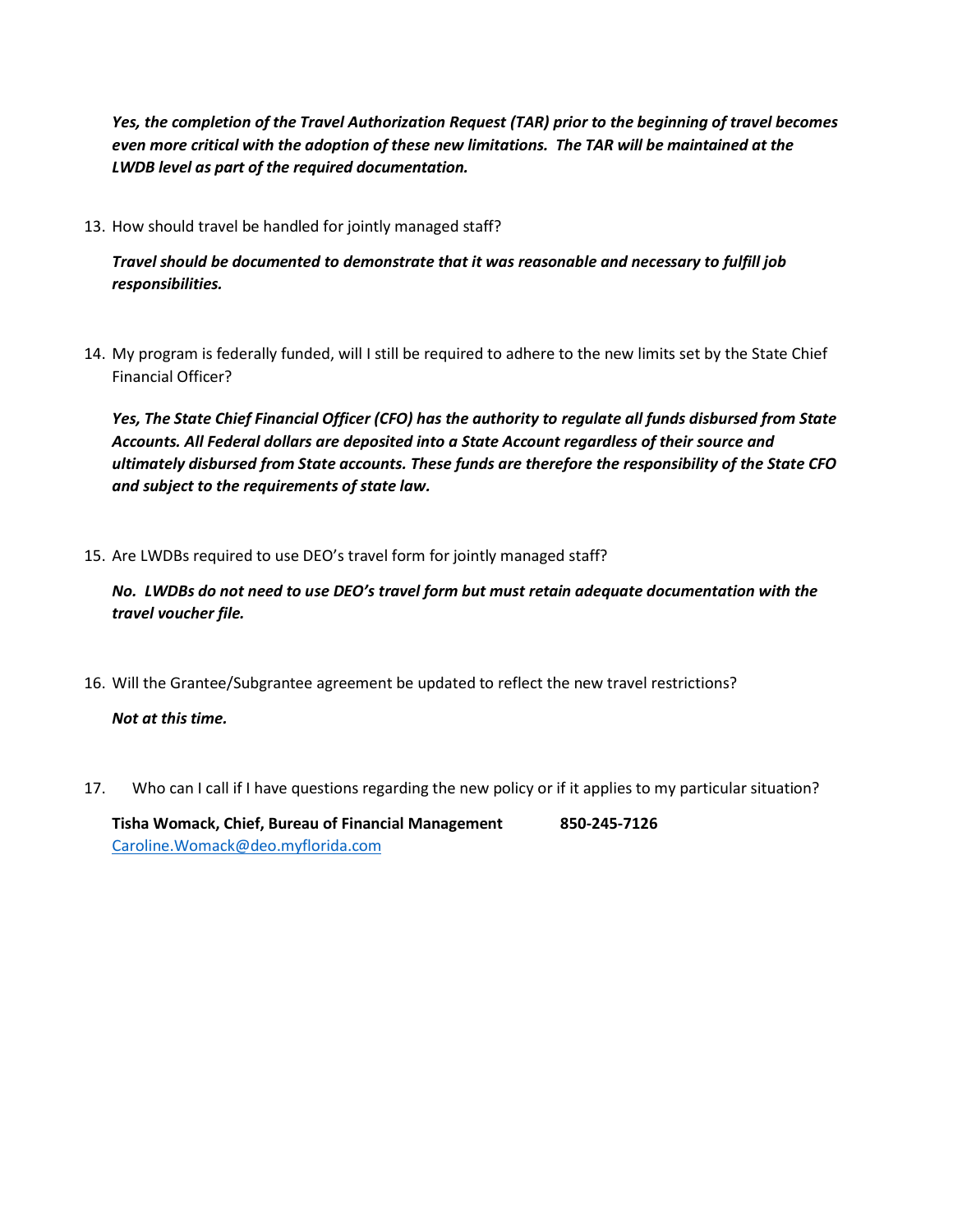| DATE:           | July 11, 2017                                                                                        |
|-----------------|------------------------------------------------------------------------------------------------------|
| TO:             | Agency Addressed (No. 03, 2017-2018)                                                                 |
| FROM:           | Christina Smith, Director<br>Division of Accounting and Auditing<br>Department of Financial Services |
| <b>SUBJECT:</b> | TRAVEL RESTRICTIONS IMPOSED BY CHAPTER 2017-071, LAWS OF<br>FLORIDA.                                 |

# **This memorandum supersedes Agency Addressed Memorandum No. 43, 2015-2016 and provides guidance on the travel restrictions imposed by Chapter 2017-071, Laws of Florida.**

Each travel voucher or other attached documentation must contain a statement describing how the travel activity is critical to the agency's mission.

For any travel voucher that seeks payment for travel to foreign countries, other states, conferences, staff-training activities, or other administrative functions, the voucher must contain evidence of the agency head's determination that such travel activities are critical to the agency's mission.

In order to make this process more efficient, each agency head may provide a signed memorandum setting forth his or her determination as to the types of activities that he or she deems mission-critical that require travel to foreign countries, other states or the District of Columbia, conferences, staff-training activities, or administrative functions. A copy of the determination memorandum can be sent to the Bureau of Auditing with a request to keep on file otherwise a copy should be included with each voucher that seeks payment for travel activities falling within any of these five categories.

In approving any travel as being mission-critical, each agency head or his or her designee must identify in writing how the travel is consistent with the agency head's determination memorandum and state that he or she has considered the use of teleconferencing and other forms of electronic communication as an alternative to the travel. This section does not apply to travel for law enforcement purposes, military purposes, emergency management activities, or public health activities.

In addition, each travel voucher or Purchasing Card charge that seeks payment for lodging associated with a meeting, conference, or convention organized or sponsored by an agency may not exceed the traveler's daily room rate of \$150. For clarification,

• an agency is deemed to have sponsored a meeting, conference or convention if they contributed money for the meeting, conference, or convention. Money provided for a traveler's registration fee or for an Agency's membership fee to the organization hosting the conference or convention is not deemed as sponsorship.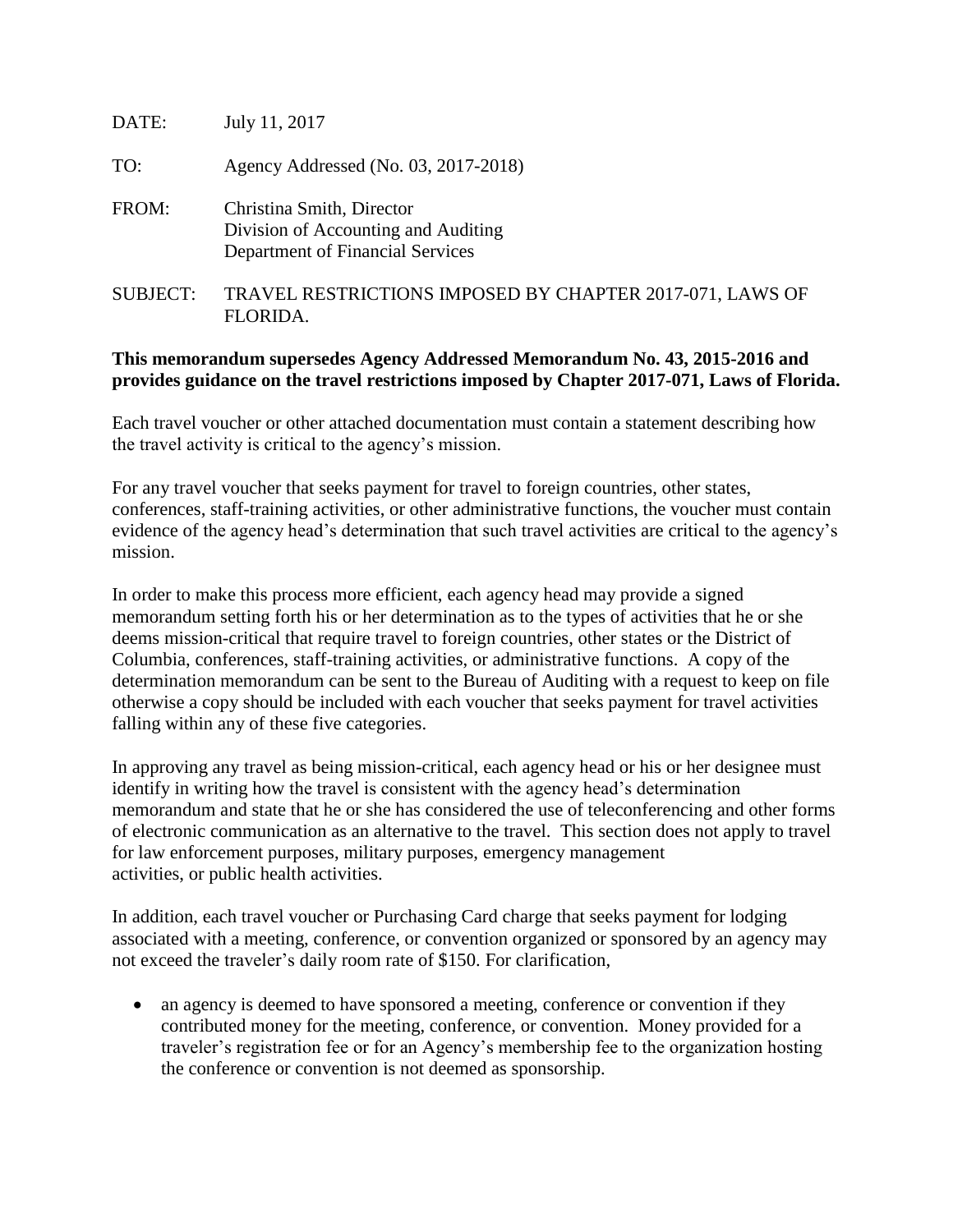- an agency is deemed to have organized a meeting, conference or convention if they are involved in selecting the location or planning the activities to be conducted.
- for purposes of this section, a meeting does not include travel activities for conducting an audit, examination, inspection, investigation, or travel activities related to a litigation or emergency response.

To minimize the impact to employees, managers need to verify compliance with lodging rate restrictions before authorizing the employee to incur travel expenses. An employee will be required to expend his or her own funds for any daily room rate including associated taxes that exceed the \$150 per day restriction.

The lodging restrictions do not apply to travel activities for conducting business external to the agency including but not limited to audit, investigation, litigation or examination. However, where daily room rate for these activities exceed \$150 travelers are reminded that the most economical use is required in all situations. Travelers should be prepared to justify costs that appear excessive, pursuant to the Reference Guide for State Expenditures [\(http://www.myfloridacfo.com/Division/AA/Manuals/Auditing/Reference\\_Guide\\_For\\_State\\_Ex](http://www.myfloridacfo.com/Division/AA/Manuals/Auditing/Reference_Guide_For_State_Expenditures.pdf) [penditures.pdf](http://www.myfloridacfo.com/Division/AA/Manuals/Auditing/Reference_Guide_For_State_Expenditures.pdf) ).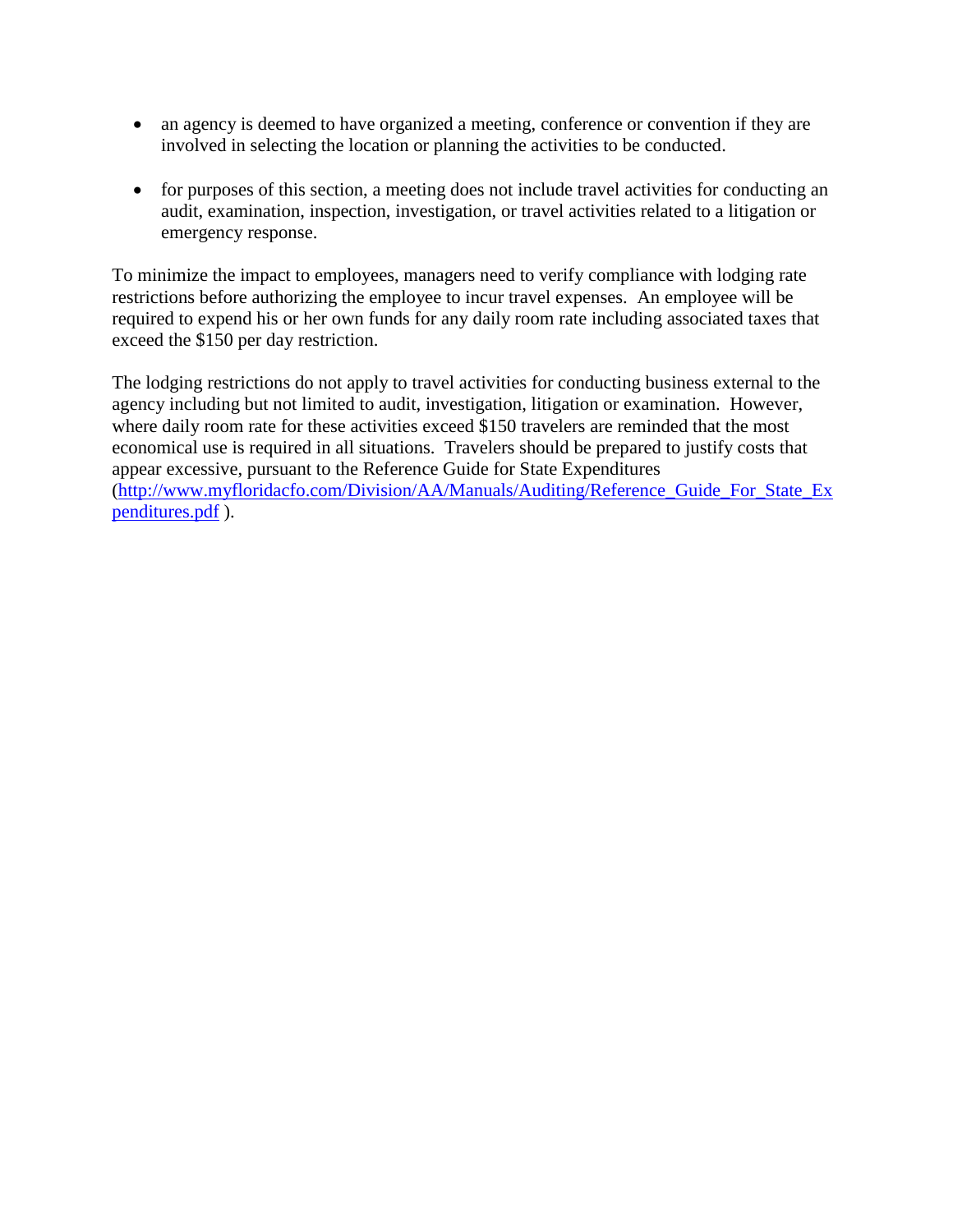**Rick Scott GOVERNOR** 



## **MEMORANDUM**

**DATE:** June 6, 2017

TO: **Department of Financial Services Bureau of Accounting and Auditing** 

FROM: **Cissy Proctor, Executive Director** 

RE: Determination of Mission Critical Travel (MCT) - Memo #DEO MCT 2017-18

Activities as outlined below may be deemed mission critical travel for the Department of Economic **Opportunity for Fiscal Year 2017-18:** 

#### Section 1. Foreign Travel

Foreign Travel is defined as any travel outside of the fifty states of the United States and the District of Columbia. On a case-by-case basis, only the Executive Director may approve a request for foreign travel.

#### Section 2. Conference and Convention Travel

Travel to a conference or convention may be approved under this memorandum if it meets one of the below mission critical conditions.

- A. Department attendance is for a Department presentation at the conference.
- B. Department attendance is required to allow input into the formulation of rules, regulations or policy proposals relevant to Department functional activities.
- C. Department attendance is required due to agency membership as part of a national or regional governmental or professional organization.
- D. Department attendance is required by a federal cognizant agency for grants that are administered by the Department.

### Section 3. Out of State Travel

Travel to the District of Columbia or any state other than Florida may be approved under this memorandum if it is for one of the below mission critical purposes.

- A. To represent the Department at a national or regional governmental or professional function that relates to the Department's responsibilities as the administrative agency for Federal Workforce and Reemployment Assistance Programs as provided in Chapters 414, 443 and 445, Florida Statutes.
- B. To represent the Department at a national or regional governmental or professional function that relates to the Department's responsibilities to facilitate economic development, recruit

Florida Department of Economic Opportunity | Caldwell Building | 107 E. Madison Street | Tallahassee, FL 32399 850.245.7105 | www.FloridaJobs.org www.twitter.com/FLDEO |www.facebook.com/FLDEO

An equal opportunity employer/program. Auxiliary aids and service are available upon request to individuals with disabilities. All voice telephone numbers on this document may be reached by persons using TTY/TTD equipment via the Florida Relay Service at 711.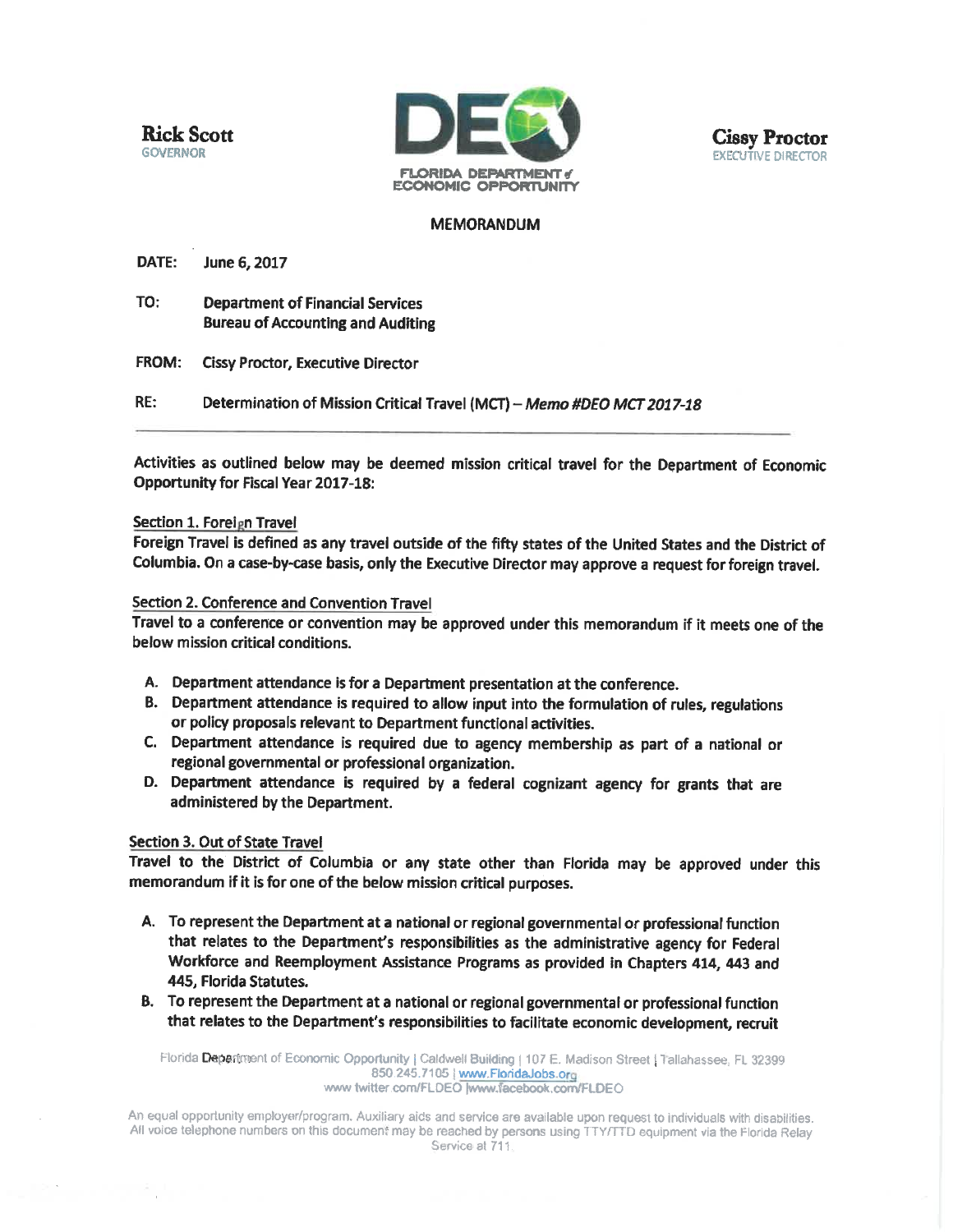new businesses and promote expansion of existing businesses in this state as provided in Chapters 20 and 288, Florida Statutes.

- C. To represent the Department at a national or regional governmental or professional function that relates to the Department's responsibilities to administer state and federal grants programs and provide community development and project planning to maintain viable communities, revitalize existing communities and expand economic development and employment opportunities under Chapters 20, 163, 189, 288 and 380, Florida Statutes.
- D. To receive job specific training, education or instruction that relates to programs administered by the Department.

#### Section 4. In State Travel

Travel within Florida may be approved under this memorandum if it is for one of the below mission critical purposes.

- A. For any of the purposes outlined in Section 3 above.
- B. To conduct staff training, site visits, monitoring/auditing or other internal administrative functions.
- C. To provide technical planning and assistance to local governments and employers.
- D. To collaborate with DEO partner entities, including CareerSource Florida, Local Workforce Development Boards, Enterprise Florida, VISIT FLORIDA, Space Florida, The Defense Support Task Force, Florida Sports Foundation and the Institute for Commercialization of Public Research.
- E. To conduct external audits, investigations, litigation and examinations.
- F. In response to an emergency declared by the Governor.

Only on a case-by-case basis, activities not specifically addressed by this memo may be deemed mission critical by the Executive Director.

## FLORIDA DEPARTMENT OF ECONOMIC OPPORTUNITY

By:

Cissy Proctor, Executive Director

Date:  $Jure6$ , 2017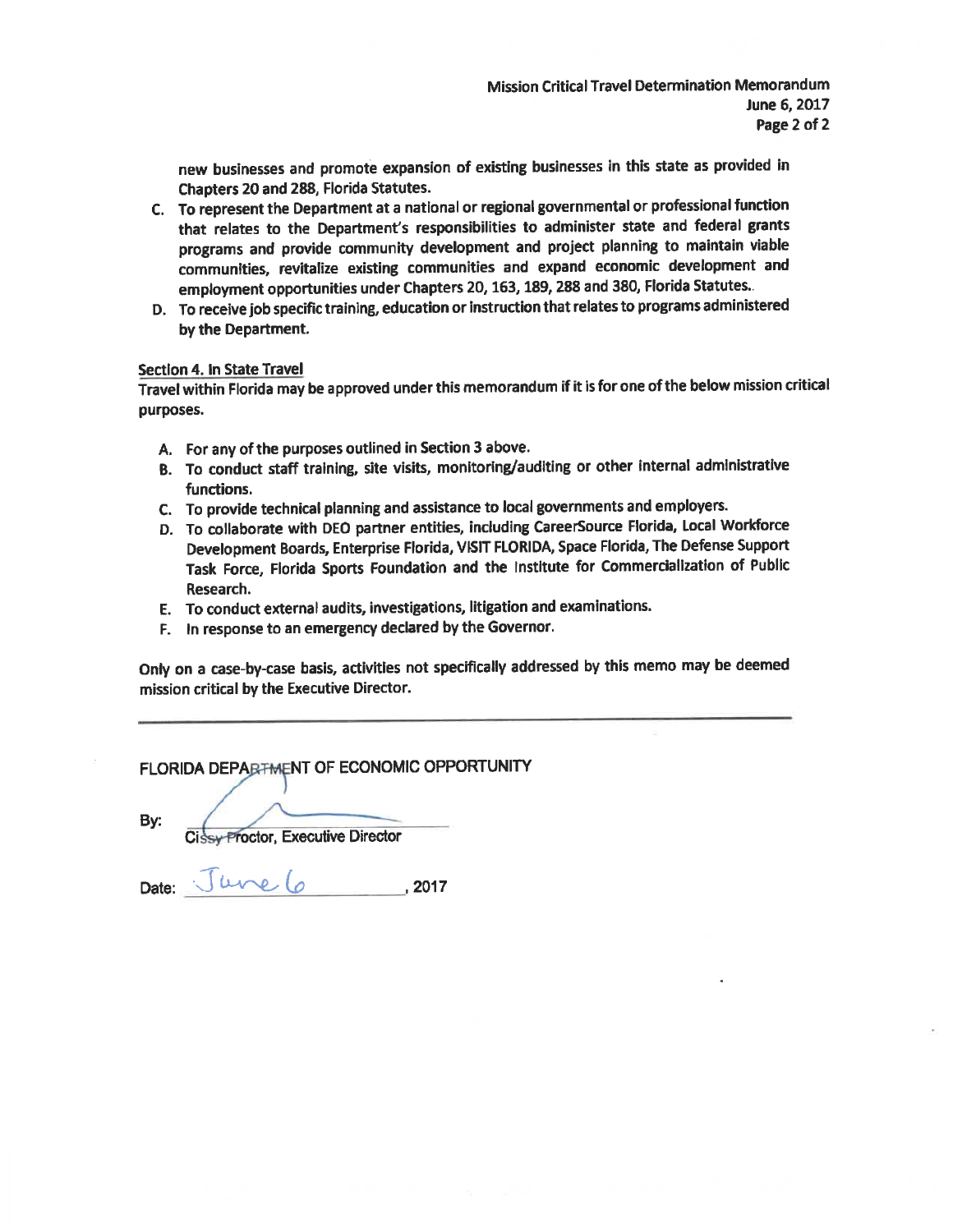**Rick Scott GOVERNOR** 

وفريع





2017-18 Specifically Requested Travel Activities

The below travel activities are requested to be approved under this memorandum:

- 1. Alien Labor Certification Program (ALC) Technical Assistance, Examination, Site Visits, Staff Training, Audit and Monitoring Activities, and Meetings
- 2. Align 2017 Conference
- 3. American Planning Association Florida Chapter Annual Conference and National Conference
- 4. Analyst Resource Center (ARC) Consortium Policy Committee Presentations
- 5. Apalachicola Bay Fishery Disaster Recovery Project Technical Assistance, Examination, Site Visits, Staff Training, Audit and Monitoring Activities, and Meetings
- 6. Apprenticeship USA Grant Technical Assistance, Examination, Site Visits, Staff Training, Audit and Monitoring Activities, and Meetings.
- 7. CareerSource Florida Board of Directors, Executive Committee, and Strategic Policy Council **Meetings**
- 8. Coastal Resiliency Initiative Technical Assistance, Meetings, Conferences, Site Visits, Audit and Monitoring Activities, Staff Training(all travel to be reimbursed by DEP Grant).
- 9. Combined Wage Claims (CWC) Annual Conference
- 10. Community Development Block Grant (CDBG) and CDBG-DR Technical Assistance, Examination, Site Visits, Staff Training, Audit and Monitoring Activities, Meetings and Workshops
- 11. Community Service Block Grant (CSBG) Technical Assistance, Site Visits, Staff Training, Audit and **Monitoring Activities, and Meetings**
- 12. Competitive Florida Partnership Technical Assistance, Examination, Site Visits, Staff Training, Audit and Monitoring Activities, and Meetings
- 13. Complete Florida Plus Program/Florida Virtual Campus, Executive Advisory Council
- 14. Contact Center Leadership Site Visits and Quarterly Calibration Meeting
- 15. Council for Community and Economic Research (C2ER) Annual Conference and Labor Market Information (LMI) Institute Forum, and Data Advisory Council Meetings
- 16. Council on Homelessness Board Meetings
- 17. Current Employment Statistics (CES) National Conference
- 18. Data validation training provided by USDOL
- 19. Defense Support Task Force Technical Assistance, Examination, Site Visits, Staff Training, Audit and Monitoring Activities, and Meetings
- 20. Dev Com Annual Security Conference
- 21. Disability Employment Initiative National Meeting
- 22. Disaster Recovery Technology Infrastructure/Software Maintenance, Service and Installation
- 23. Disaster Unemployment Assistance Annual Conference
- 24. Dislocated Worker Program Technical Assistance, Examination, Site Visits, Staff Training, Audit and Monitoring Activities, and Meetings

Florida Department of Economic Opportunity | Caldwell Building | 107 E. Madison Street | Tallahassee, FL 32399 850.245.7105 | www.FloridaJobs.org www.twitter.com/FLDEO |www.facebook.com/FLDEO

An equal opportunity employer/program. Auxiliary aids and service are available upon request to individuals with disabilities. All voice telephone numbers on this document may be reached by persons using TTY/TTD equipment via the Florida Relay Service at 711.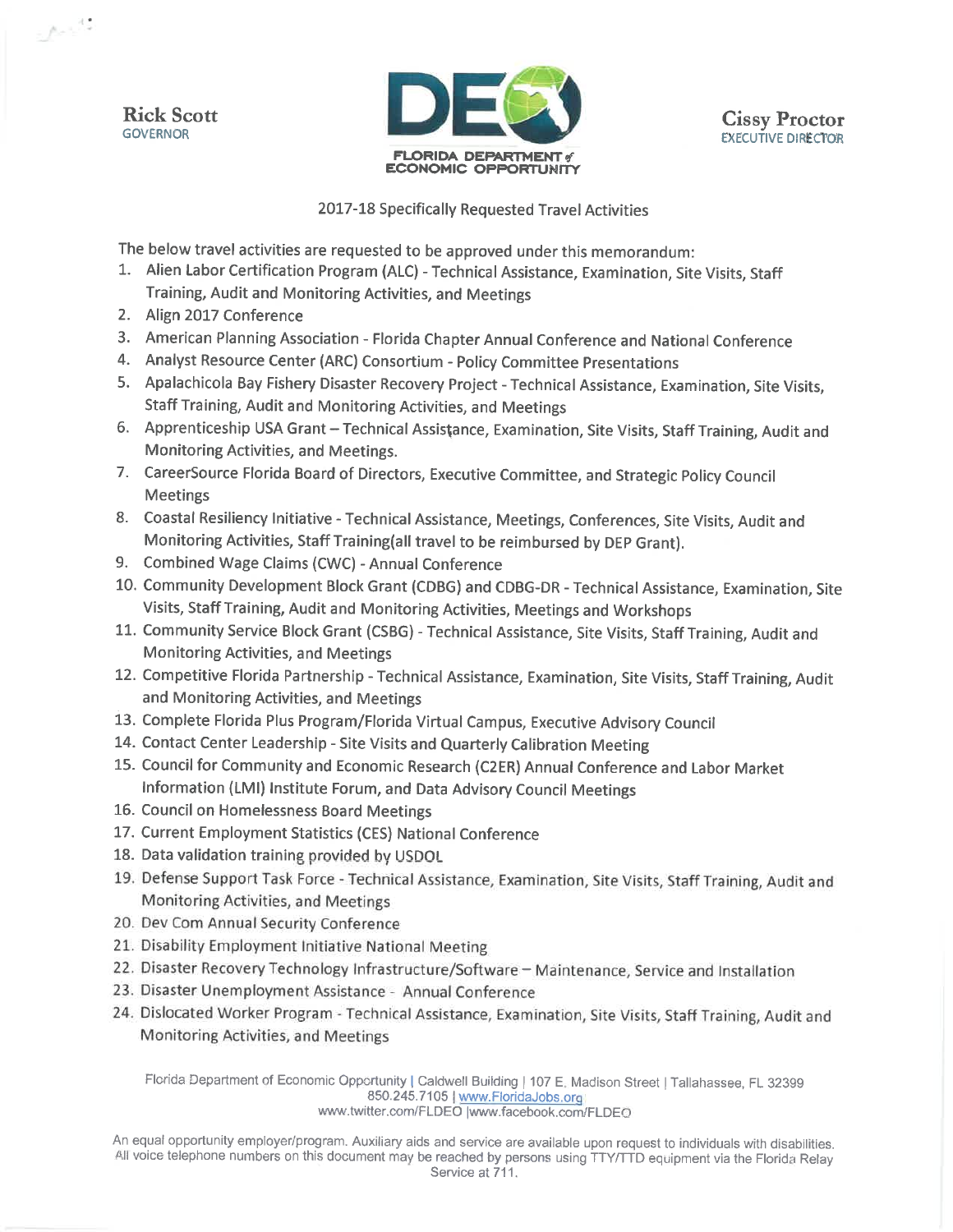- 25. Displaced Homemaker Technical Assistance, Examination, Site Visits, Staff Training, Audit and **Monitoring Activities, and Meetings**
- 26. Emergency Management Statewide Emergency Response
- 27. Enhancing Economic Security: Assisting TANF Customers in Developing and Following a Roadmap to Self-Sufficiency Roundtable
- 28. Enterprise Florida Board Meetings, Promotional Events, Site Visits, Staff Training, Audit and Monitoring Activities, Governor's Conference on Tourism, and Meetings
- 29. Executive Cybersecurity Program
- 30. Facilities Agency Site Visits
- 31. Family Café Annual Statewide Jointly Held Event with CSF, LWDBs
- 32. Federal Bonding Program Presentations
- 33. Federal Unemployment Insurance/ State Reemployment Assistance Program Technical Assistance, Examination, Site Visits, Staff Training, Audit and Monitoring Activities, Employer/Community Town Hall, and Meetings
- 34. Field audit and collections training provided by Department of Revenue
- 35. Florida Alliance for Assistive Service and Technology Meetings
- 36. Florida Association of Community Action (FACA) Conference and meetings
- 37. Florida Association of Counties Annual Conference
- 38. Florida Concrete Masonry Education Council Meeting
- 39. Florida Council on the Social Status of Black Men and Boys Meeting
- 40. Florida Developmental Disabilities Council Employment and Transportation Task Force Meetings
- 41. Florida Economic Development Conference
- 42. Florida Sports Foundation: Board Meetings, Promotional Events, Site Visits, Staff Training, Audit and **Monitoring Activities, and Meetings**
- 43. Florida Workforce Development Association Workforce Information Technology Group Subcommittee
- 44. Florida's Areas of Critical State Concern Technical Assistance, Examination, Site Visits, Staff Training, Audit and Monitoring Activities, and Meetings
- 45. Gartner Group Management Conferences
- 46. Genesys G-Force Conference
- 47. GeoSol Annual Conference, Local Training, and Deliverable Review Meetings
- 48. Independent Living Services Advisory Council Meeting
- 49. Indian River Lagoon Council Management Board Meetings
- 50. Institute for the Commercialization of Public Research: Board Meetings, Promotional Events, Site Visits, Staff Training, Audit and Monitoring Activities, and Meetings
- 51. International Customer Management Institute (ICMI) Conference
- 52. Interview new employees
- 53. Introduction of CareerSource Florida to the Federal Reserve Bank of Atlanta
- 54. Learning Solutions 2016 Conference
- 55. Local Area Unemployment Statistics (LAUS) National Conference, Model Training, and Coordination **Meetings**
- 56. Local Employment Dynamics (LED) Partnership Annual Workshop, LED Steering Committee, and **Coordination Meetings**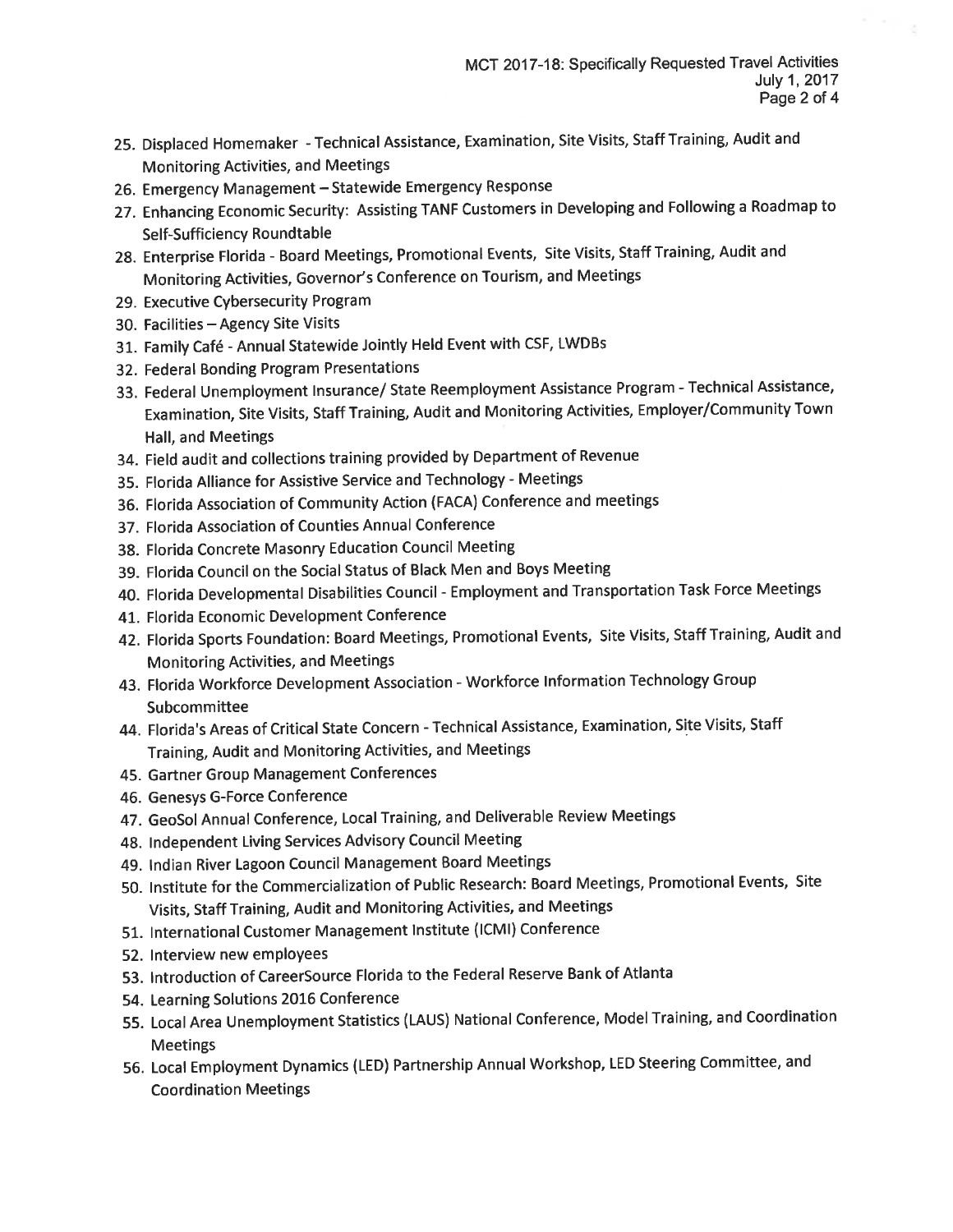- 57. Local Government Comprehensive Plans Technical Assistance, Examination, Site Visits, Staff Training, Audit and Monitoring Activities, and Meetings
- 58. Local Initiatives: Technical Assistance, Examination, Site Visits, Staff Training, Audit and Monitoring **Activities, and Meetings**
- 59. Local Workforce Development Boards (LWDBs) Technical Assistance, Examination, Site Visits, Staff Training, Audit and Monitoring Activities, Performance Presentations, and Meetings
- 60. Low Income Home Energy Assistance Program (LIHEAP) Technical Assistance, Site Visits, Staff Training, Audit and Monitoring Activities, and Meetings
- 61. Migrant and Seasonal Farm Workers Program (MSFW) Technical Assistance. Examination. Site Visits, Staff Training, Audit and Monitoring Activities, and Meetings
- 62. Military Family Employment Advocacy Program (MFEAP) Technical Assistance, Examination, Site Visits, Staff Training, Audit and Monitoring Activities, and Meetings
- 63. MLB Spring Training Facilities Program: Site Visits, Audit and Monitoring Activities, annual Governor's Baseball Dinner
- 64. Mobile One Stop Activation

فالمعمورة

- 65. National Association for State Community Service Programs (NASCSP) National Conference and **Committee Meetings**
- 66. National Association of State Workforce Agencies (NASWA) National Conference and Committee **Meetings**
- 67. National Association of Unemployment Insurance Appeals Professionals (NAUIAP)
- 68. National Labor Exchange Steering Committee Meeting
- 69. National Veterans Training Institute Federally Required Training
- 70. Occupational Employment Statistics (OES) National Conference and Policy Council
- 71. Office of Film and Entertainment International and State Film Industry Conferences and Meetings
- 72. Procurement Certified Minority Business Enterprise and Office of Supplier Diversity Training and **Meetings**
- 73. Program to Measure Insured Unemployment Statistics (PROMIS) Training
- 74. Projections Managing Partnership (PMP) Summit and Projections Suite Training
- 75. Property Inventory and Property Inspections
- 76. Quarterly Census of Employment and Wages (QCEW) National Conference, Policy Council, and **Coordination Meetings**
- 77. Reemployment Assistance Regional Site Visits and Meetings
- 78. Reemployment Assistance Appeals Referees and Adjudicators Training and Meetings
- 79. Regional Rural Development Grant Program Technical Assistance, Site Visits, Training, Audit and Monitoring Activities, and Meetings
- 80. RESEA Technical Assistance, Examination, Site Visits, Staff Training, Audit and Monitoring Activities, and Meetings
- 81. Rural Economic Development Summit
- 82. Rural Infrastructure Fund Technical Assistance, Examination, Site Visits, Audit and Monitoring Activities, Meetings and Workshops conducted by DEO
- 83. Scripps Florida Research Institute/Scripps Florida Funding Corporation: Board Meetings, Promotional Events, Site Visits, Staff Training, Audit and Monitoring Activities, and Meetings